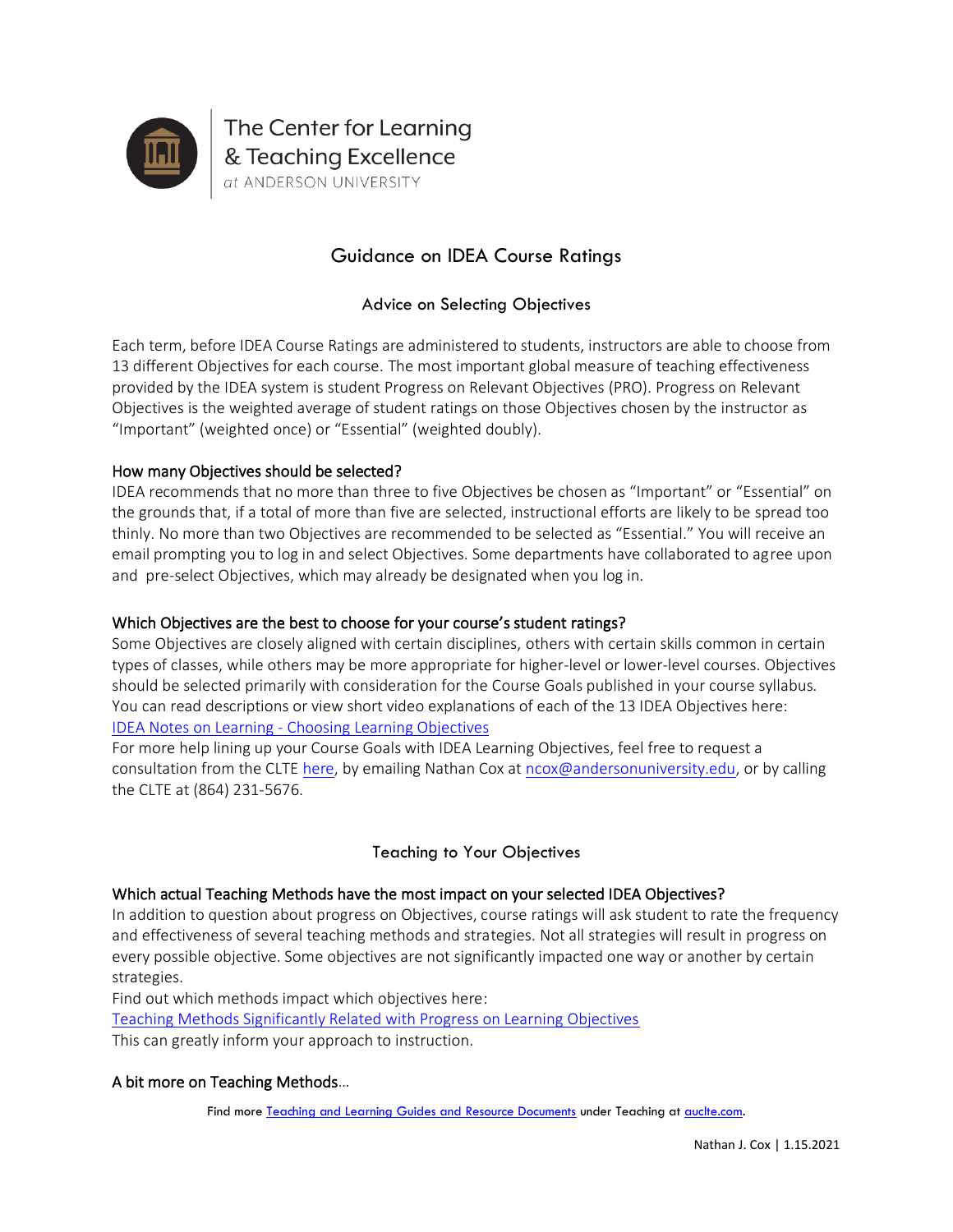Students are asked to rate faculty on the item "Explained course material clearly and concisely," which IDEA considers a measure of teacher clarity. This item has consistently been the teaching method most highly correlated with student ratings of "Overall, I rate this instructor an excellent teacher." (The "Excellent Teacher" item is one of three individual items on the IDEA student rating form that provide "global" indices of teaching effectiveness. The other two are "As a result of taking this course, I have more positive feelings toward this field of study," and "Overall, I rate this course as excellent.") Instructors who use the following teaching methods frequently tend to receive higher ratings on this important teacher clarity item:

The instructor…

- Found ways to help students answer their own questions
- Helped students to interpret subject matter from diverse perspectives (e.g., different cultures, religions, genders, political views)
- Made it clear how each topic fit into the course
- Provided meaningful feedback on students' academic performance
- Introduced stimulating ideas about the subject

Although these relationships are not cause-effect, they provide insight into teacher behaviors that are associated with explaining subject matter in clear and concise ways.

The diagnostic information in your Ratings results will point you to relevant white papers and resources on teaching methods.

#### Use of Results, Planning Annual Teaching & Learning PDP Goals

# What role do IDEA Course Ratings play in Annual Performance Evaluations, and how are they related to annual Professional Development Plan (PDP) documents and PDP goals?

All full-time faculty (Tenure-Track, Professional-Path, and Annual Appointment faculty) are evaluated in the areas of Teaching & Learning, and Mission Fit. (Additionally, Professional-Path Faculty are evaluated annually in the area of Service, and Tenure-Track Faculty are evaluated annually in the additional areas of Service and Scholarship.)

In the area of Teaching & Learning, Deans and Associate Deans are encouraged to use IDEA Course Ratings results as *no more than 1/3 of the evidence* to be considered when determining if teaching performance Exceeds Expectations, Meets Expectations, or Does Not Meet Expectations. Evidence to consider for the other 2/3s of evaluation in this area is meant to come from Teaching Observations and/or Online Course Evaluations, and from progress on the agreed-upon written Teaching Goals in the annual Professional Development Plan (PDP).

Annual Performance Reviews are frequently centered on discussions of goals established in the PDP by each faculty member at the beginning of the year. Incomplete lists of the types of activities that Meet Expectations and Exceed Expectations are published in the [Employee Handbook](https://andersonuniversity.edu/resources/hr/handbook) (password: employee), in section 5.6: Evaluation of Faculty Performance. *Consulting these lists is highly encouraged when writing Annual PDP Goals. Referencing results from IDEA Course Ratings when writing PDP Goals is also encouraged.*